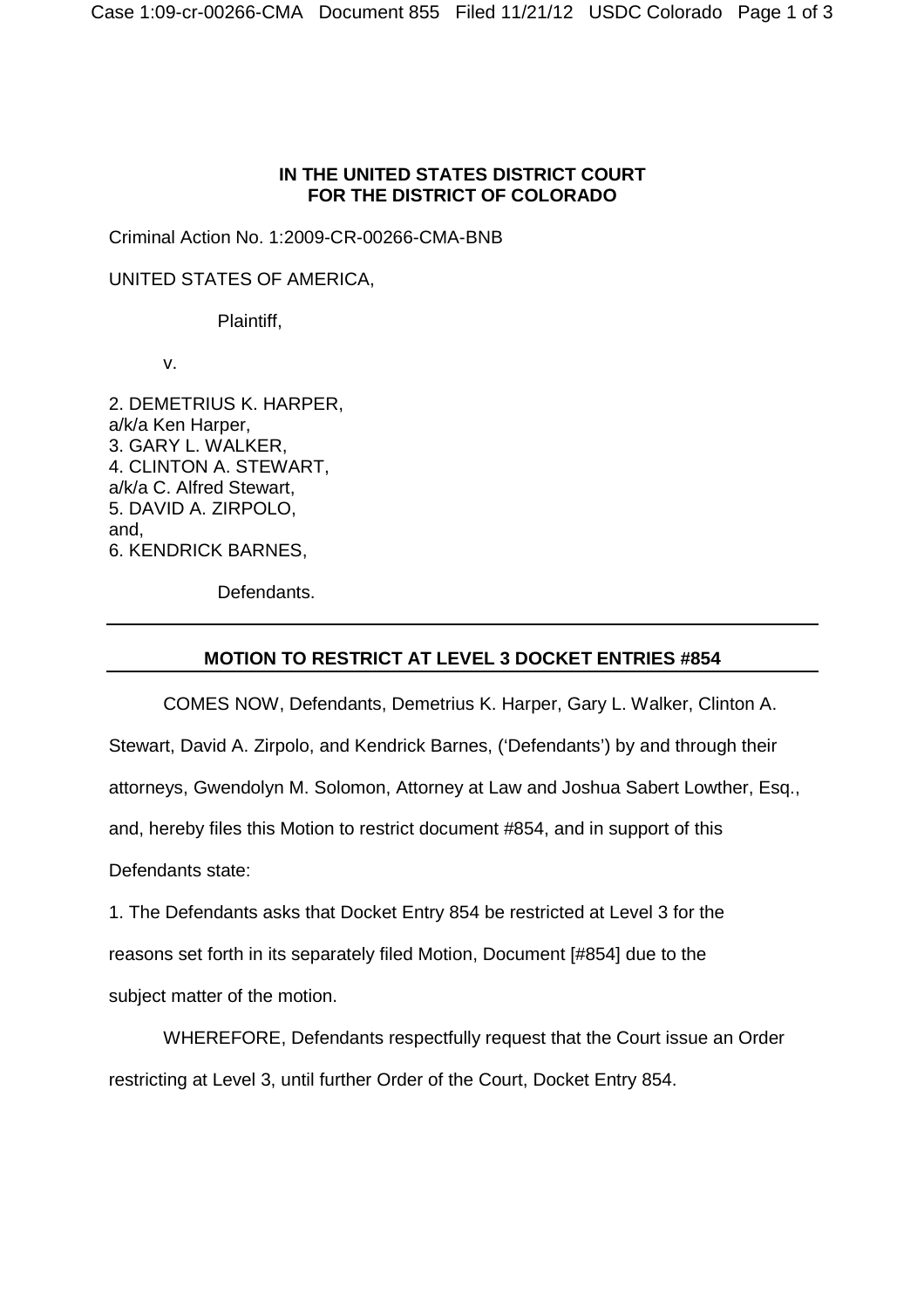Respectfully submitted this, 21st day of November 2012.

Respectfully submitted,

*s/Gwendolyn M. Solomon*

Gwendolyn M. Solomon Attorney at Law P. O. Box 62654 Colorado Springs, CO 80962 Phone: (719) 287-4511 Fax: (719) 268-0709 Email: gms@solomonlaw.org

s/ Joshua Sabert Lowther, Esq. Joshua Sabert Lowther, Esq. National Federal Defense Group 915 Bay Street, Suite 200 Beaufort, South Carolina 29902 T 866.380.1782 | F 866.819.7859 jlowther@nationalfederaldefense.com http://www.nationalfederaldefense.com

*Attorney for Defendants,* Demetrius K. Harper, Gary L. Walker, Clinton A. Stewart, David A. Zirpolo, and Kendrick Barnes